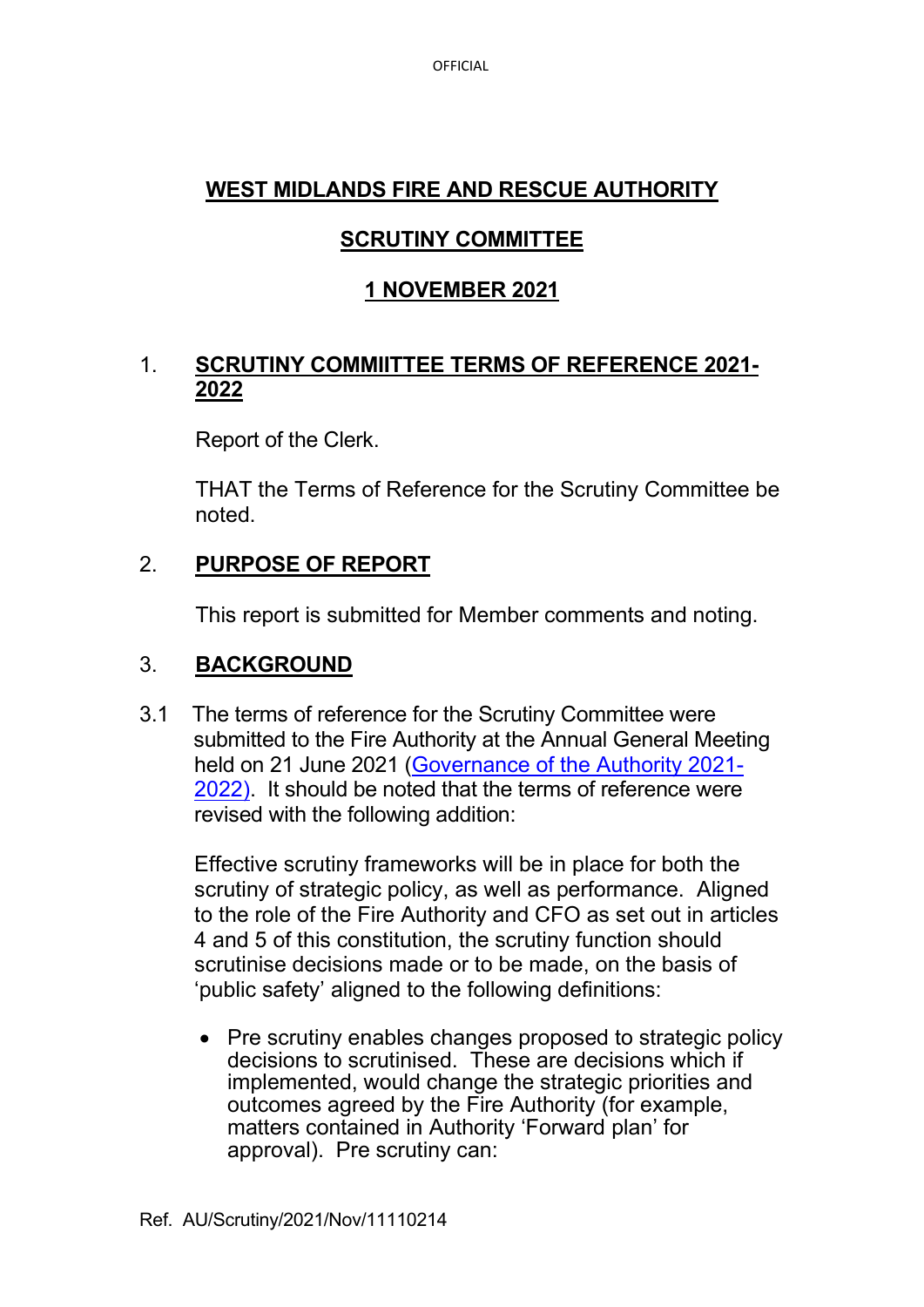- i) inform policy development and/or
- ii) hold the Authority to account.
- Post scrutiny enables the Fire Authority to seek assurance around operational decisions already made by the CFO and other officers in the delivery of strategic priorities and outcomes (for example: training, partnership working). Post scrutiny can i) scrutinise performance of specific issues and/or ii) hold officers to account.
- 3.2 No further amendments have been made to the terms of reference following Fire Authority approval. The terms of reference are attached in Appendix 1 in line with the Service's continued commitment to good governance arrangements.
- 3.3 Members should note that the approach to pre or post scrutiny reviews will be considered as part of the setting and agreement of scrutiny reviews as part of the Committee's work programme for 2021/22.

# 4. **EQUALITY IMPACT ASSESSMENT**

 In preparing this report an initial Equality Impact Assessment is not required and has not been carried out. The matters contained in this report will not lead to and/or do not relate to a policy change.

# 5. **LEGAL IMPLICATIONS**

 There are no particular legal requirements for the Authority to establish a Scrutiny Committee; it is however, considered good practice for authorities to have a vehicle through which monitoring and review of the Authority's policies and practices can be undertaken.

# 6. **FINANCIAL IMPLICATIONS**

 There are no financial implications arising as a result of the content of this report. Advice may be provided internally by officers at no direct cost to the Authority, supporting the Committee in its work. The Scrutiny Committee can, if required, access resources to be able to engage external professional advice where applicable.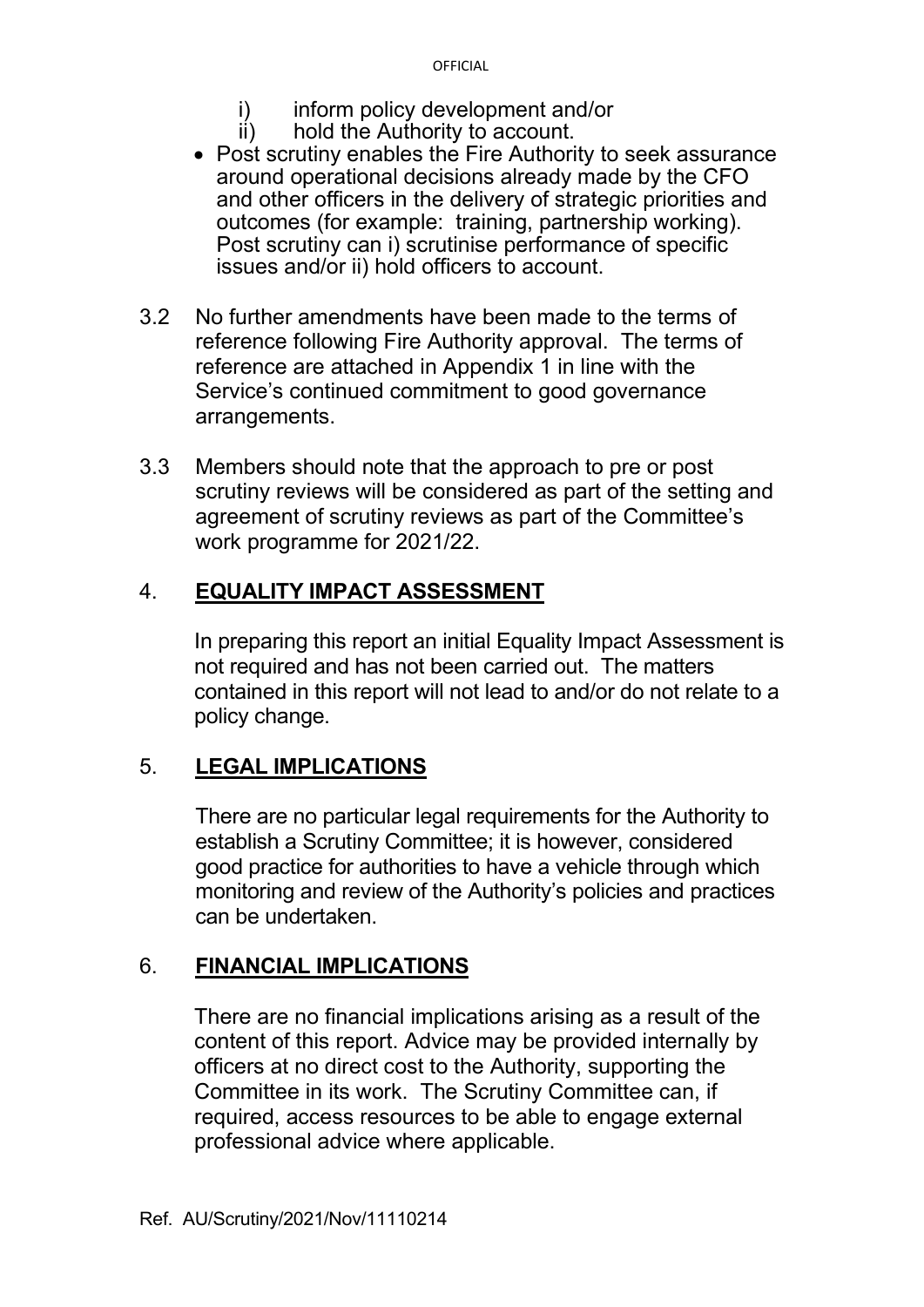#### **BACKGROUND PAPERS**

The Constitution of the West Midlands Fire and Rescue Authority, June 2021.

Fire Authority report, Governance of the Authority 2021-2022, 21 June 2021.

The contact name for this report is Karen Gowreesunker, Clerk to the Authority, Strategic Enabler – Strategy, telephone number 0121 380 6678.

Karen Gowreesunker Clerk to the Authority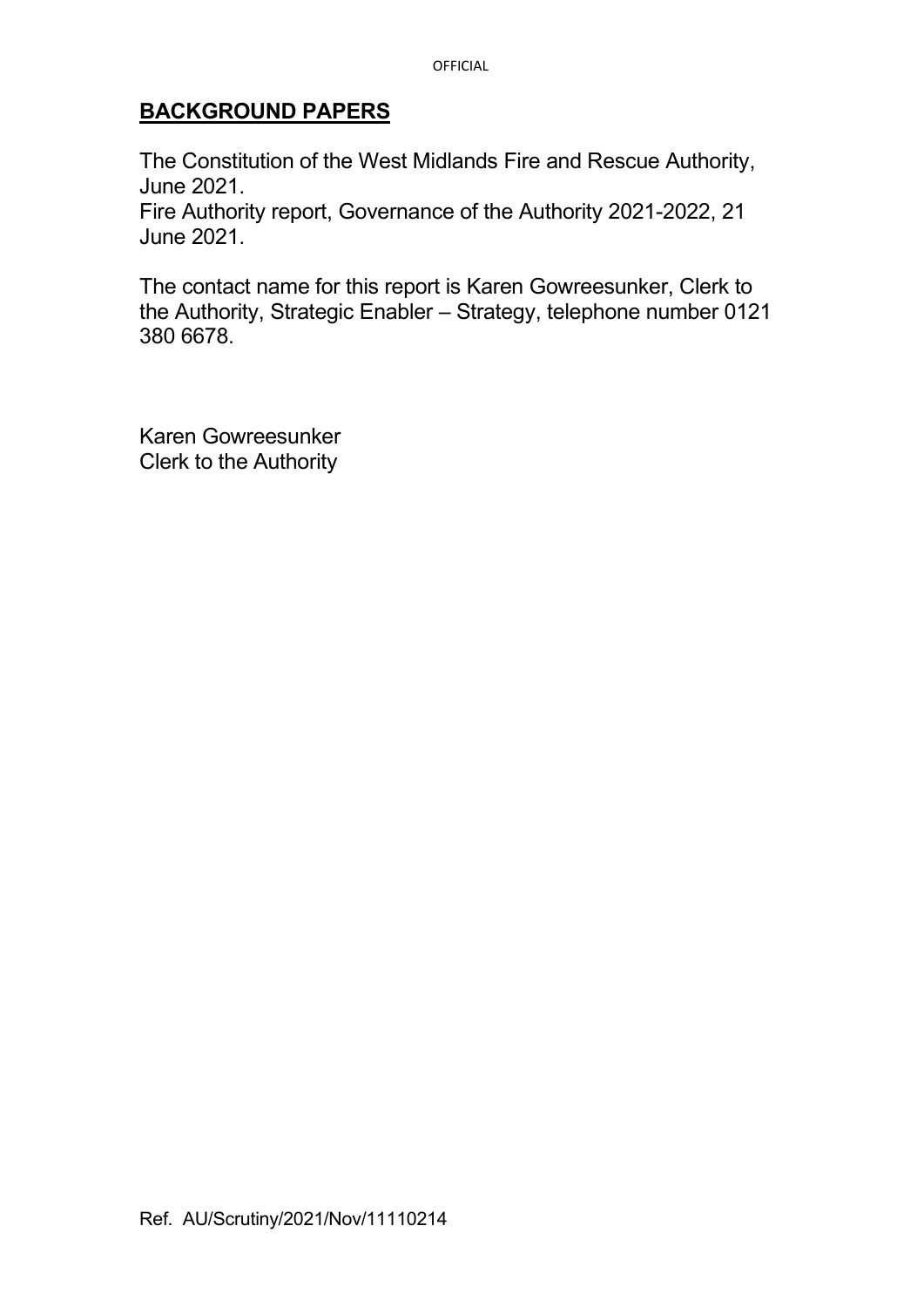#### **APPENDIX 1**

#### **SCRUTINY COMMIITTEE TERMS OF REFERENCE**

In line with expectations set out in the Fire and Rescue National Framework the Authority has established a Scrutiny Committee to support it in achieving its strategic objectives. The Committee ensures that its policy and budgetary framework is followed and developed to reflect the changing needs and demands in meeting its statutory obligations.

Effective scrutiny frameworks will be in place for both the scrutiny of strategic policy, as well as performance. Aligned to the role of the Fire Authority and CFO as set out in articles 4 and 5 of this constitution, the scrutiny function should scrutinise decisions made or to be made, on the basis of 'public safety' aligned to the following definitions:

**Pre scrutiny** enables changes proposed to strategic policy decisions to scrutinised. These are decisions which if implemented, would change the strategic priorities and outcomes agreed by the Fire Authority (for example, matters contained in Authority 'forward plan' for approval). Pre scrutiny can:

- i) Inform policy development and/or
- ii) Hold the Authority to account

**Post scrutiny** enables the Fire Authority to seek assurance around operational decisions already made by the CFO and other officers in the delivery of strategic priorities and outcomes (for example: training, partnership working). Post scrutiny can:

- i) Scrutinise performance of specific issues and/or
- ii) Hold officers to account

Role and Functions:-

To carry out a maximum of two scrutiny reviews per annum

Ref. AU/Scrutiny/2021/Nov/11110214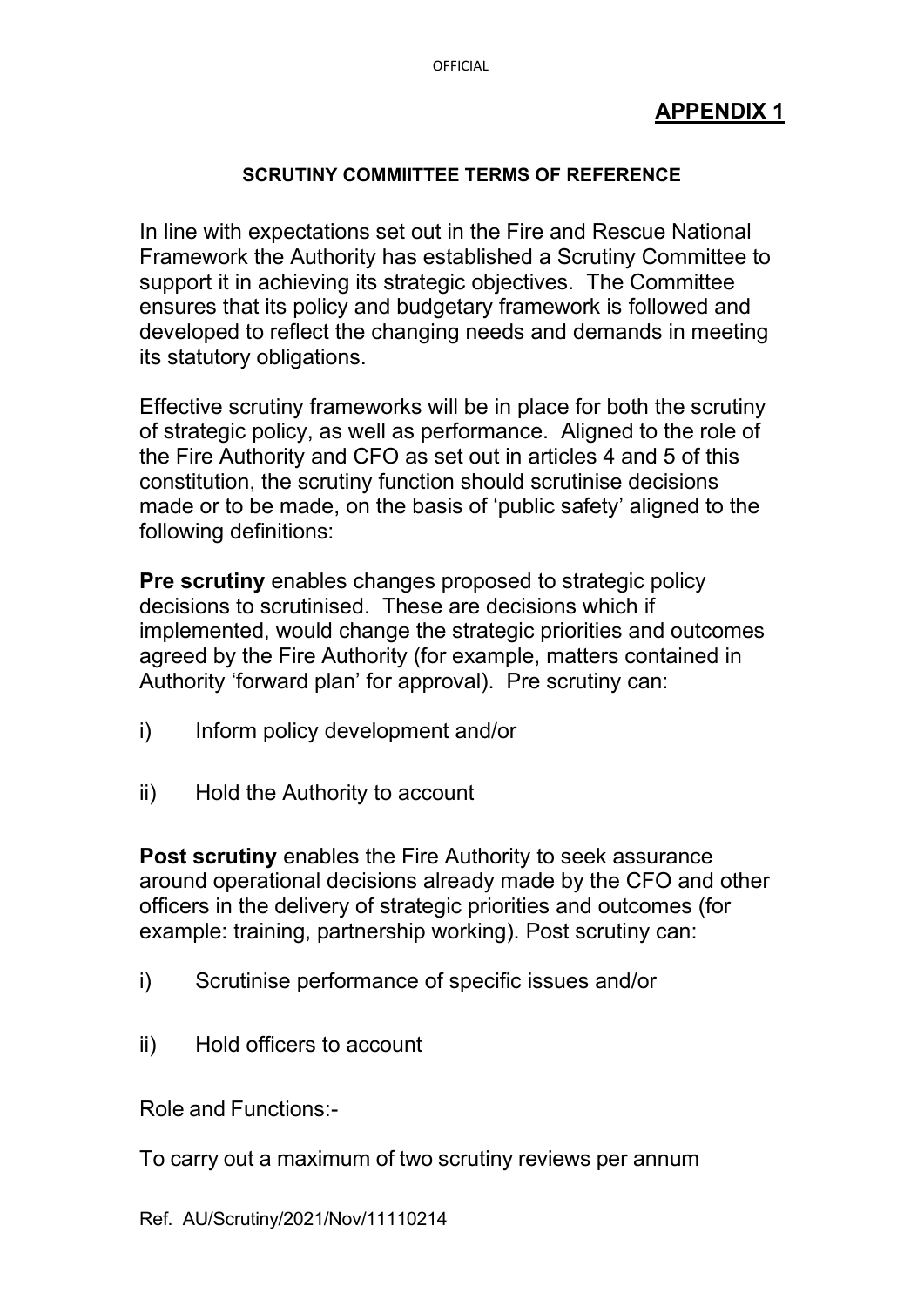#### **OFFICIAL**

selected by the Committee. Such reviews will be member-led and evidence based, and will produce SMART (specific, measurable, attainable, realistic and timely) recommendations to the Authority.

To track and monitor the implementation of review recommendations that are accepted by the Authority.

To summon any officer or member of the Authority to give account in respect of reviews or any other relevant matter.

To manage, in consultation with the Strategic Enabler for Finance and Resources, a specific budget for the purpose of buying in any necessary external advice and support in connection with the reviews.

To receive and scrutinise performance information including progress against the Community Risk Management Plan and 'The Plan', the objectives and priorities and corporate performance indicators and review performance targets.

To review and scrutinise strategic performance information of the Shared Fire Control on a biannual basis.

To have responsibility for scrutiny of Diversity, Inclusion, Cohesion and Equality and diversity throughout the West Midlands Fire Service and to review policies and monitor performance in relation thereto.

To monitor and scrutinise as appropriate the Authority's HR policies.

To monitor and scrutinise sickness levels, promotion policies and employee exit information.

To receive information and statistics on grievance monitoring and to report outcomes to the Joint Consultative Panel.

To ensure that the Authority is meeting its duties under Health and Safety and environmental and other relevant legislation.

To deal with any matters referred to it by the full Authority, the Policy Planning Forum, the Chief Fire Officer, Clerk, Monitoring